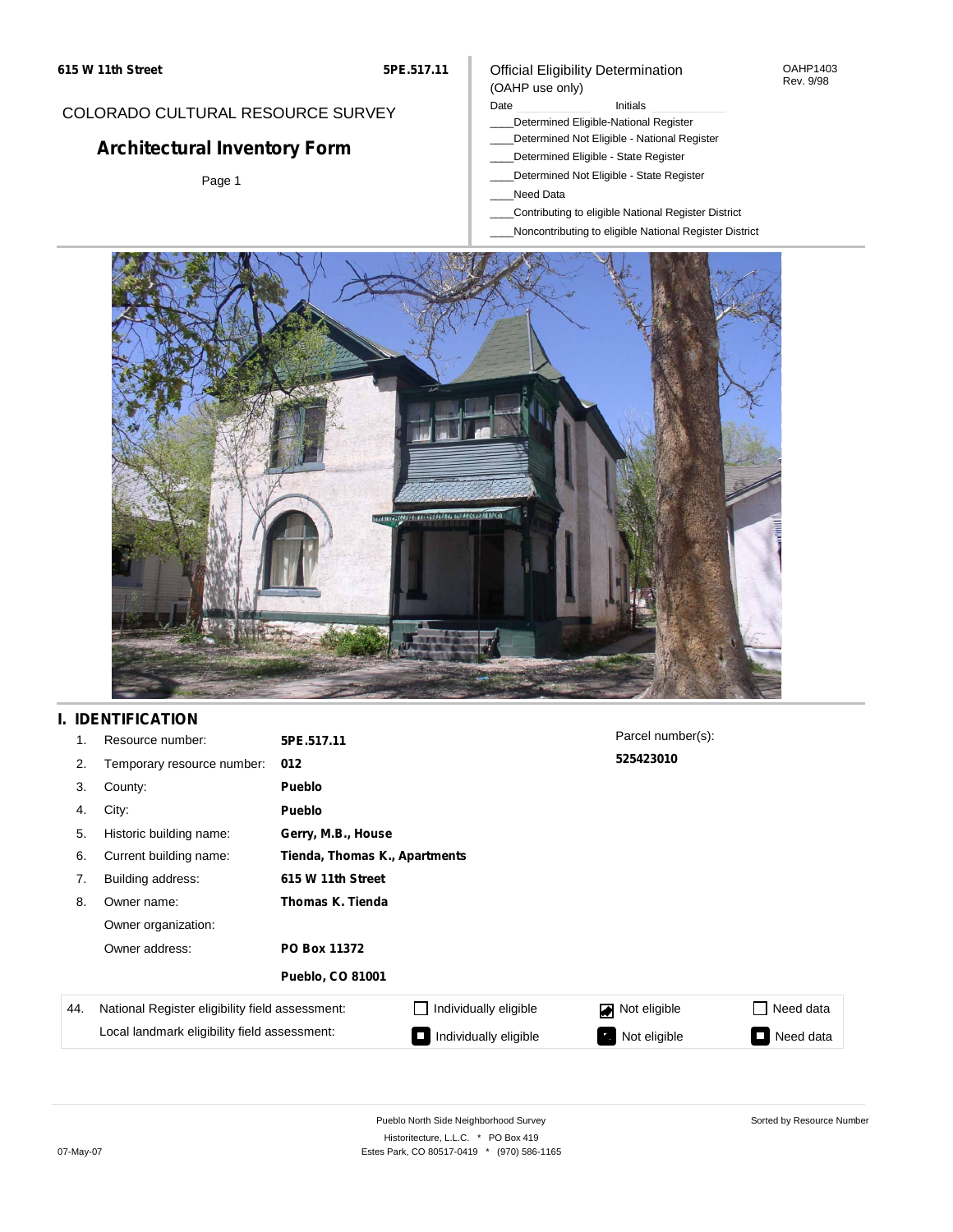Page 2

### **II. GEOGRAPHIC INFORMATION**

| 9.  | P.M.<br>6th            | Township:<br><b>20S</b>                       | 65W<br>Range:                  |         |
|-----|------------------------|-----------------------------------------------|--------------------------------|---------|
|     | 1/4<br><b>SW</b><br>of | 1/4<br>of <b>NW</b><br>1/4<br><b>SW</b><br>of | <b>SE</b><br>of Section<br>1/4 | 25      |
| 10. | UTM reference zone:    | 13                                            |                                |         |
|     | Easting:               | 533657                                        | Northing:                      | 4236440 |
| 11. | USGS quad name:        | <b>Northeast Pueblo</b>                       | Scale:                         | 7.5     |
|     | Year:                  | 1961 (Photorevised 1970 and<br>1974)          |                                |         |
| 12. | $Lot(s)$ :             | Lot 11; Block 43                              |                                |         |
|     | Addition:              | <b>County Addition</b>                        | Year of addition:              | 1869    |

13. Boundary description and justification:

The boundary, as described above, contains but does not exceed the land historically associated with this property.

Metes and bounds exist:

П

### **III. ARCHITECTURAL DESCRIPTION**

| 14. | Building plan (footprint, shape):    | <b>Irregular Plan</b>                               |                       |
|-----|--------------------------------------|-----------------------------------------------------|-----------------------|
|     | Other building plan descriptions:    |                                                     |                       |
| 15. | Dimensions in feet (length x width): | 2,025 square feet                                   |                       |
| 16. | Number of stories:                   | $\mathbf{2}$                                        |                       |
| 17. | Primary external wall material(s):   | <b>Stucco</b><br><b>Wood/Plywood/Particle Board</b> | Other wall materials: |
| 18. | Roof configuration:                  | <b>Other Roof</b>                                   |                       |
|     | Other roof configurations:           |                                                     |                       |
| 19. | Primary external roof material:      | <b>Asphalt Roof/Composition Roof</b>                |                       |
|     | Other roof materials:                |                                                     |                       |
| 20. | Special features:                    | <b>Ornamentation/Decorative Shingles</b>            |                       |
|     |                                      | Chimney                                             |                       |
|     |                                      | Porch                                               |                       |
|     |                                      | <b>Tower</b>                                        |                       |
|     |                                      | <b>Window/Segmental Arch</b>                        |                       |

#### 21. General architectural description:

Oriented to the south, this house rests on a coursed sandstone foundation, mostly covered in stucco. Separating the foundation from the structure above it is a green-painted, sandstone watertable. The same material comprises the window sills. A thin coat of cream-tinted stucco covers the structural brick walls. A bulge in the stucco at the level of the second-story window sills suggests a belt course. Tan-painted particleboard sheets cover two, small, single-story, shed-roof additions **attached to the rear (north) elevation. Windows are generally 1-over-1-light, double-hung sash, with green-painted wood** frames. They open beneath segmental arches. Dominating the center of the asymmetrical front façade is a fixed-frame window with arched transom. Divided into three lights, the transom features clear and green-tinted glass. A 2-story corner porch occupies the southeast corner. The porch supports on the east side are green-painted, square posts. A support on the west, **however, appears as an engaged, Tuscan column. Elaborate brackets support the spindlework spandrels. Sheltering the** concrete steps approaching the porch is a fiberglass awning on black, wrought-iron supports. This porch provides access to the front doorway, which hosts a white-painted slab door, with a single, diamond-shaped light. A shallow pent roof, covered in hexagonal, green-painted, decorative windows, separates the lower porch from the sleeping porch above it. A band of 1-over-1-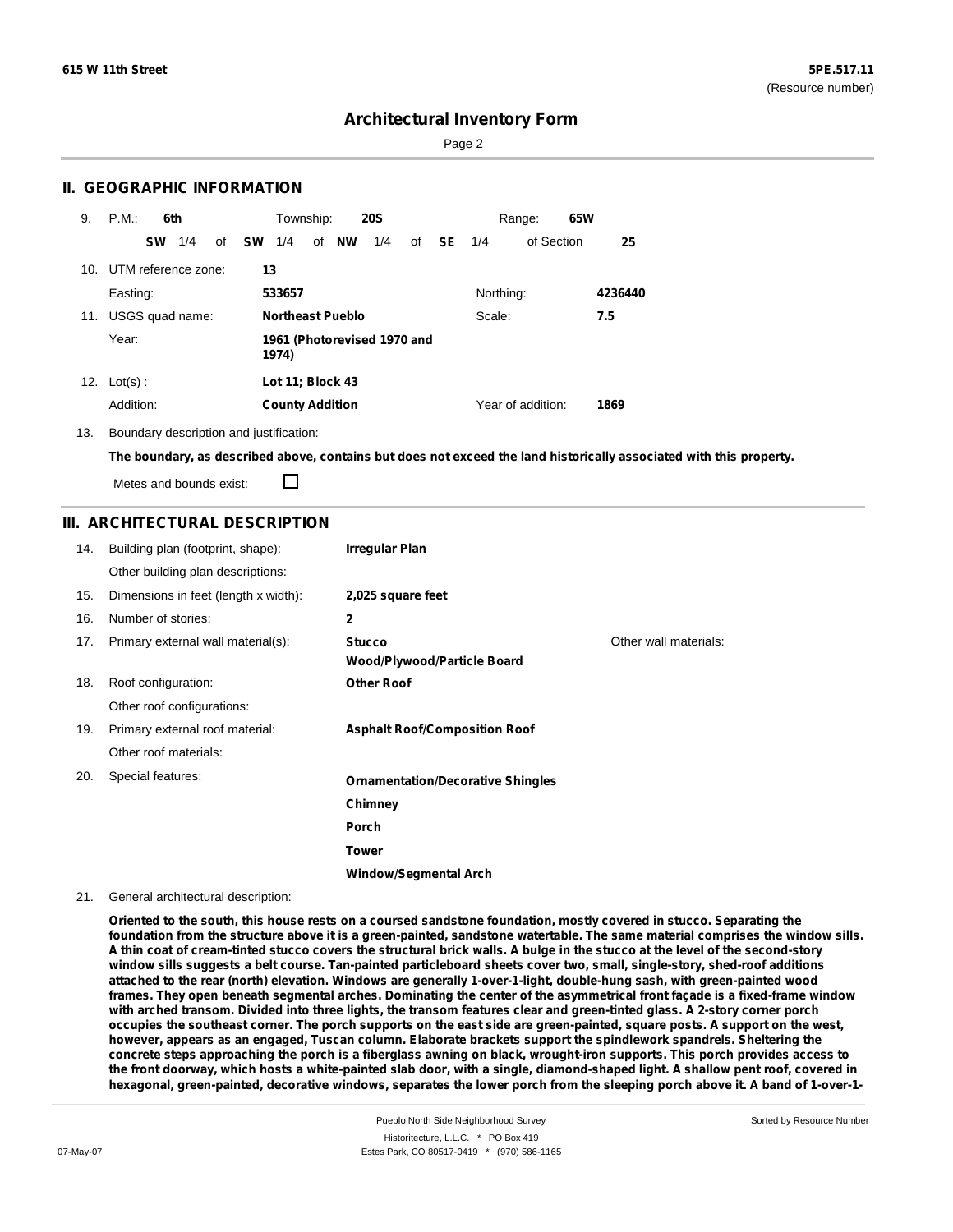Page 3

light, double-hung sash windows, set on a horizontal, wood-siding-clad knee wall, encloses the porch. A white-painted, glassin-wood-frame door opens on the south elevation of a 2-story bay shallowly protruding from the west elevation. A three-step concrete stoop approaches the doorway, sheltered beneath a shed-roofed awning. A white-painted, wood slab door opens on the rear (north) elevation of the northernmost addition. A small, shed-roofed porch, tucked into the northeast-facing, inside corner, provides access to a green-painted, 4-panel wood door. A 6-panel, white, steel door opens on the east end of the rear (north) elevation. It is approached by a 2-step concrete stoop. Green-painted, variegated wood shingles cover the south-facing gable, which also features scrolled brackets. Between the brackets is a cornice with dentil molding. The gable is features eave returns. All eaves are canted. Green, interlocking asphalt shingles cover the roof. A tall, independent mansard roof emerges from the southeast corner of the house, to create a low tower. Protruding from near the center of the roof is a tall, elaborately **corbelled, red-brick chimney.**

22. Architectural style:

**Late Victorian**

Other architectural styles:

Building type:

23. Landscape or special setting features:

This property is located on terrain sloping downward from north to south, with an elevation of around 4,700 feet above mean sea level. The neighborhood features modest, one- and two-story houses. A gravel strip separates the sidewalk from the street. This property is located on the north side of West 11th Street, an east-west-oriented thoroughfare. It is situated between 615 West 11th Street, to the east, and 617 West 11th Street, to the west. A planted grass yard surrounds the house. A chain-link **fence lines the east and west edges of the property.**

24. Associated buildings, features or objects: **No associated buildings identified.**

### **IV. ARCHITECTURAL HISTORY**

| 25. | Date of Construction:  | Estimate:                                                                                                                                                                                                                                                                                    | 1880                             | Actual:                                                                                       |
|-----|------------------------|----------------------------------------------------------------------------------------------------------------------------------------------------------------------------------------------------------------------------------------------------------------------------------------------|----------------------------------|-----------------------------------------------------------------------------------------------|
|     | Source of Information: | Pueblo City Directory. Pueblo, Co.; Salt Lake City; Kansas City, Mo.; and others: R.L. Polk &<br>Co. consulted 1886 through 2003.<br>Sanborn Fire Insurance Maps (for Pueblo, Colorado). New York: Sanborn Map and<br>Publishing Co., 1883, 1886, 1889, 1893, 1904-05, 1904-51, and 1904-52. |                                  |                                                                                               |
|     |                        |                                                                                                                                                                                                                                                                                              |                                  |                                                                                               |
| 26. | Architect:             | unknown                                                                                                                                                                                                                                                                                      |                                  |                                                                                               |
|     | Source of information: |                                                                                                                                                                                                                                                                                              |                                  |                                                                                               |
| 27. | Builder:               | unknown                                                                                                                                                                                                                                                                                      |                                  |                                                                                               |
|     | Source of information: |                                                                                                                                                                                                                                                                                              |                                  |                                                                                               |
| 28. | Original Owner:        | M.B. Gerry                                                                                                                                                                                                                                                                                   |                                  |                                                                                               |
|     | Source of information: |                                                                                                                                                                                                                                                                                              | Co. consulted 1886 through 2003. | Pueblo City Directory. Pueblo, Co.; Salt Lake City; Kansas City, Mo.; and others: R.L. Polk & |

29. Construction history:

While Pueblo County tax records indicate a 1900 date of construction for this house, Sanborn insurance maps and city directories suggest that it was constructed around 1880. The most notable alteration has been the application of stucco over the original brick, which occurred before 1980. This building is almost entirely unchanged from photos taken during an August **1981 survey. The small, rear additions appear to date to the 1990s.**

30. Location: **original** Date of move(s):

### **V. HISTORICAL ASSOCIATIONS**

|     | 31. Original use(s): | <b>Single Dwelling</b>      |
|-----|----------------------|-----------------------------|
| 32. | Intermediate use(s): | <b>Multiple Dwelling</b>    |
| 33. | Current use(s):      | <b>Multiple Dwelling</b>    |
|     | 34. Site type(s):    | <b>Residence, Apartment</b> |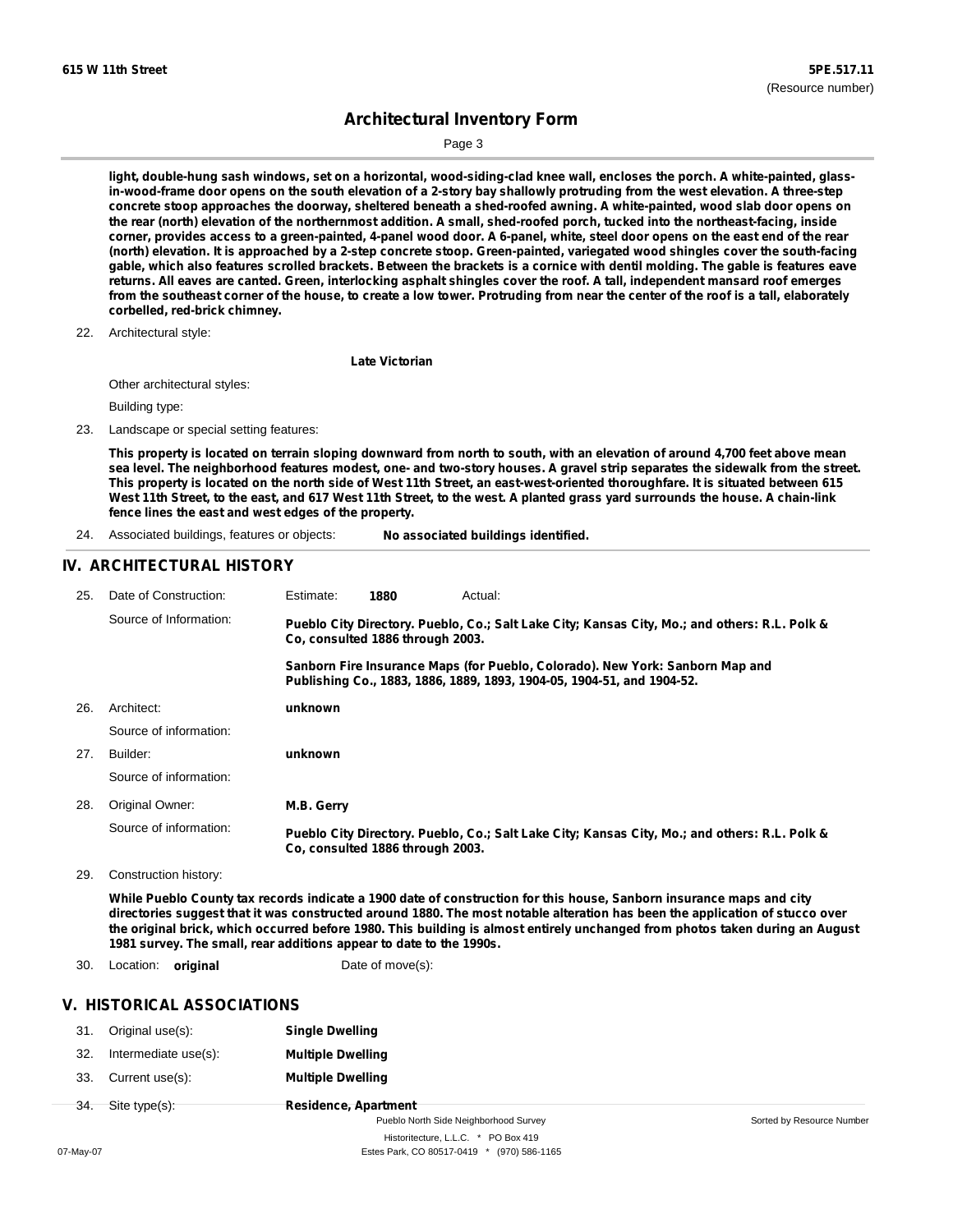Page 4

Site type(s): 34.

35. Historical background:

This house appears to have been constructed around 1880, most likely for M.B. Gerry, a lawyer and, later, city attorney. From around 1900 through 1914, the resident here was Thomas Corrigan, a contractor and Pueblo pioneer. He was also a veteran of **the Civil War. Sometime after 1914, Corrigan moved to California. He died in 1918.**

Beginning prior to 1919, William Montgomery Stitt owned this property and resided here with his wife, Alice. The Stitts had one **son, Montgomery. After William's death in 1926, Alice sold the property to Edwin H. Wolff.**

Wolff appears to have been responsible for converting the house from a single-family home into at least four apartments. Wolff resided in one of these apartments for nearly two decades. Ruby Hamilton and Junior R. Maxwell resided here in 1950. Anna L. Dodge was a resident in 1955. In 1960, some of the residents were Vijai Singh and Helen S. Glenn. Through the '60s, the owners **were Anthony C. and Natalie F. Lombard.**

Beginning in the late 1970s and most of '80s, the owners Billy R. and Lillian D. Mulanax. They sold the property in 1989 to **Stephen E. and Elizabeth A. Mace. The current owner, Thomas K. Tienda, purchased the property in 1991.**

**Munch, J. Colorado Cultural Resource Survey, Architectural/Historical Component Form (no. 618), August 1981.**

Sources of information: 36.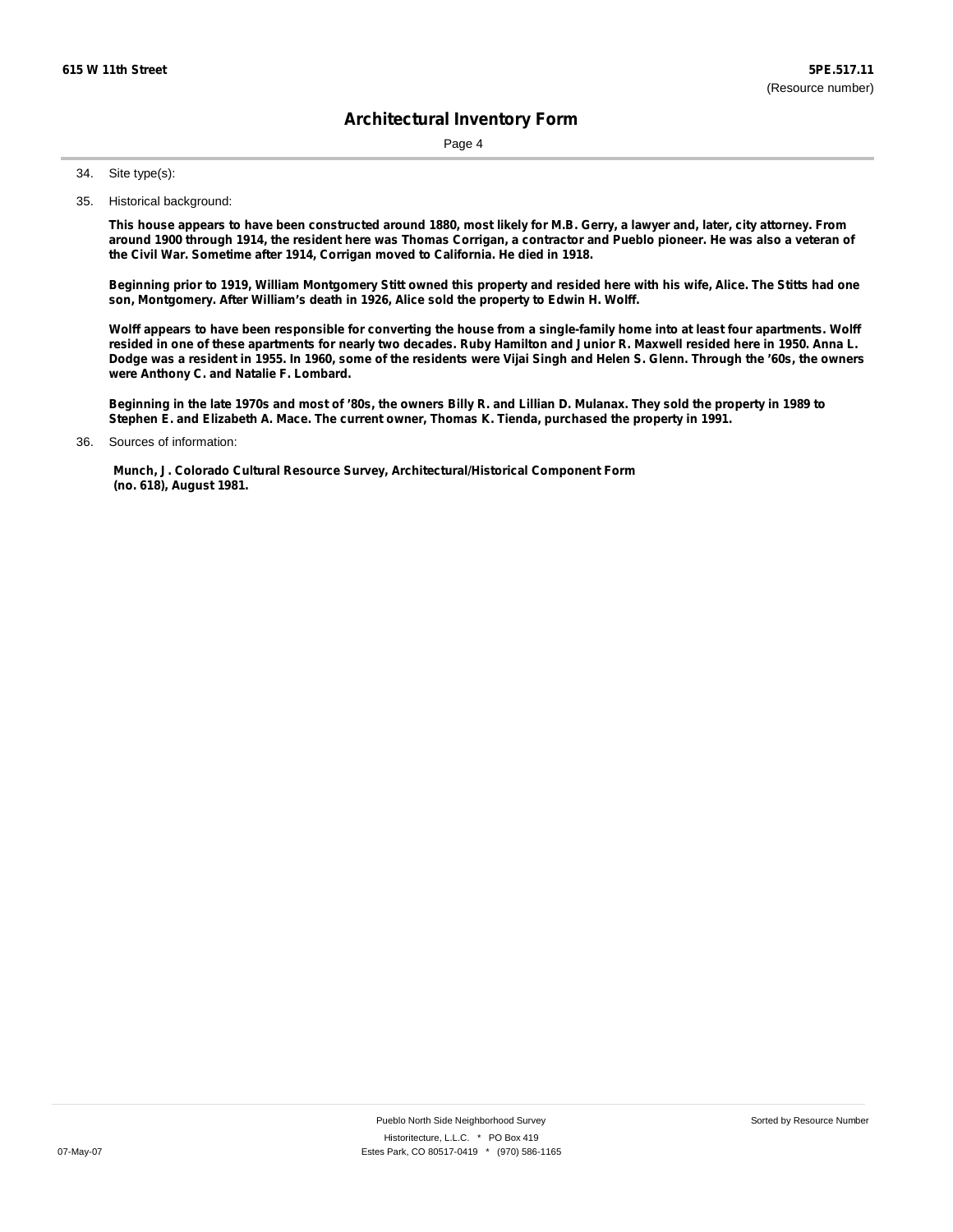Sorted by Resource Number

# **Architectural Inventory Form**

Page 5

|     | <b>VI. SIGNIFICANCE</b>                                                                                                                                                                                                                                                               |
|-----|---------------------------------------------------------------------------------------------------------------------------------------------------------------------------------------------------------------------------------------------------------------------------------------|
| 37. | Local landmark designation:<br>Yes $\Box$<br>No<br><b>PA</b>                                                                                                                                                                                                                          |
|     | Designation authority:                                                                                                                                                                                                                                                                |
|     | Date of designation:                                                                                                                                                                                                                                                                  |
| 38. | Applicable National Register criteria:                                                                                                                                                                                                                                                |
|     | A. Associated with events that have made a significant contribution to the broad pattern of our history.                                                                                                                                                                              |
|     | B. Associated with the lives of persons significant in our past.<br>ΙI                                                                                                                                                                                                                |
|     | C. Embodies the distinctive characteristics of a type, period, or method of construction, or represents the work<br>◙<br>of a master, or that possess high artistic values, or represents a significant and distinguished entity whose<br>components may lack individual distinction. |
|     | D. Has yielded, or may be likely to yield, information important in history or prehistory.                                                                                                                                                                                            |
|     | Qualifies under Criteria Considerations A through G (see manual).                                                                                                                                                                                                                     |
|     | Does not meet any of the above National Register criteria.                                                                                                                                                                                                                            |
|     | <b>Pueblo Standards for Designation:</b>                                                                                                                                                                                                                                              |
|     | <u>1a. History</u>                                                                                                                                                                                                                                                                    |
|     | Have direct association with the historical development of the city, state, or nation; or<br>$\mathbf{r}_\perp$                                                                                                                                                                       |
|     | <u>1b. History</u>                                                                                                                                                                                                                                                                    |
|     | Be the site of a significant historic event; or                                                                                                                                                                                                                                       |
|     | 1c. History<br>Have direct and substantial association with a person or group of persons who had influence on society.<br>$\Box$                                                                                                                                                      |
|     | 2a. Architecture                                                                                                                                                                                                                                                                      |
|     | Embody distinguishing characteristics of an architectural style or type; or<br>$\Box$                                                                                                                                                                                                 |
|     | 2b. Architecture                                                                                                                                                                                                                                                                      |
|     | Be a significant example of the work of a recognized architect or master builder, or<br>$\overline{\phantom{a}}$                                                                                                                                                                      |
|     | 2c. Architecture                                                                                                                                                                                                                                                                      |
|     | Contain elements of architectural design, engineering, materials, craftsmanship, or artistic merit which represent a<br>О<br>significant or influential innovation;                                                                                                                   |
|     | 2d. Architecture                                                                                                                                                                                                                                                                      |
|     | Portray the environment of a group of people or physical development of an area of the city in an era of history<br>$\Box$<br>characterized by a distinctive architectural style.                                                                                                     |
|     | 3a. Geography                                                                                                                                                                                                                                                                         |
|     | Have a prominent location or be an established, familiar, and orienting visual feature of the contemporary city, or                                                                                                                                                                   |
|     | 3b. Geography                                                                                                                                                                                                                                                                         |
|     | Promote understanding and appreciation of Pueblo's environment by means of distinctive physical characteristics<br>$\overline{\phantom{a}}$<br>or rarity; or                                                                                                                          |
|     | 3c. Geography                                                                                                                                                                                                                                                                         |
|     | Make a special contribution to Pueblo's distinctive character.<br>$\mathcal{L}_{\mathcal{A}}$                                                                                                                                                                                         |
|     | Not Applicable                                                                                                                                                                                                                                                                        |
|     | Does not meet any of the above Pueblo landmark criteria.<br>$\overline{\phantom{a}}$                                                                                                                                                                                                  |
| 39. | Area(s) of Significance:<br>Architecture                                                                                                                                                                                                                                              |
| 40. | Period of Significance:<br>ca. 1880                                                                                                                                                                                                                                                   |
| 41. | National:<br>Level of significance:<br>State<br>Local<br>$\overline{\phantom{a}}$                                                                                                                                                                                                     |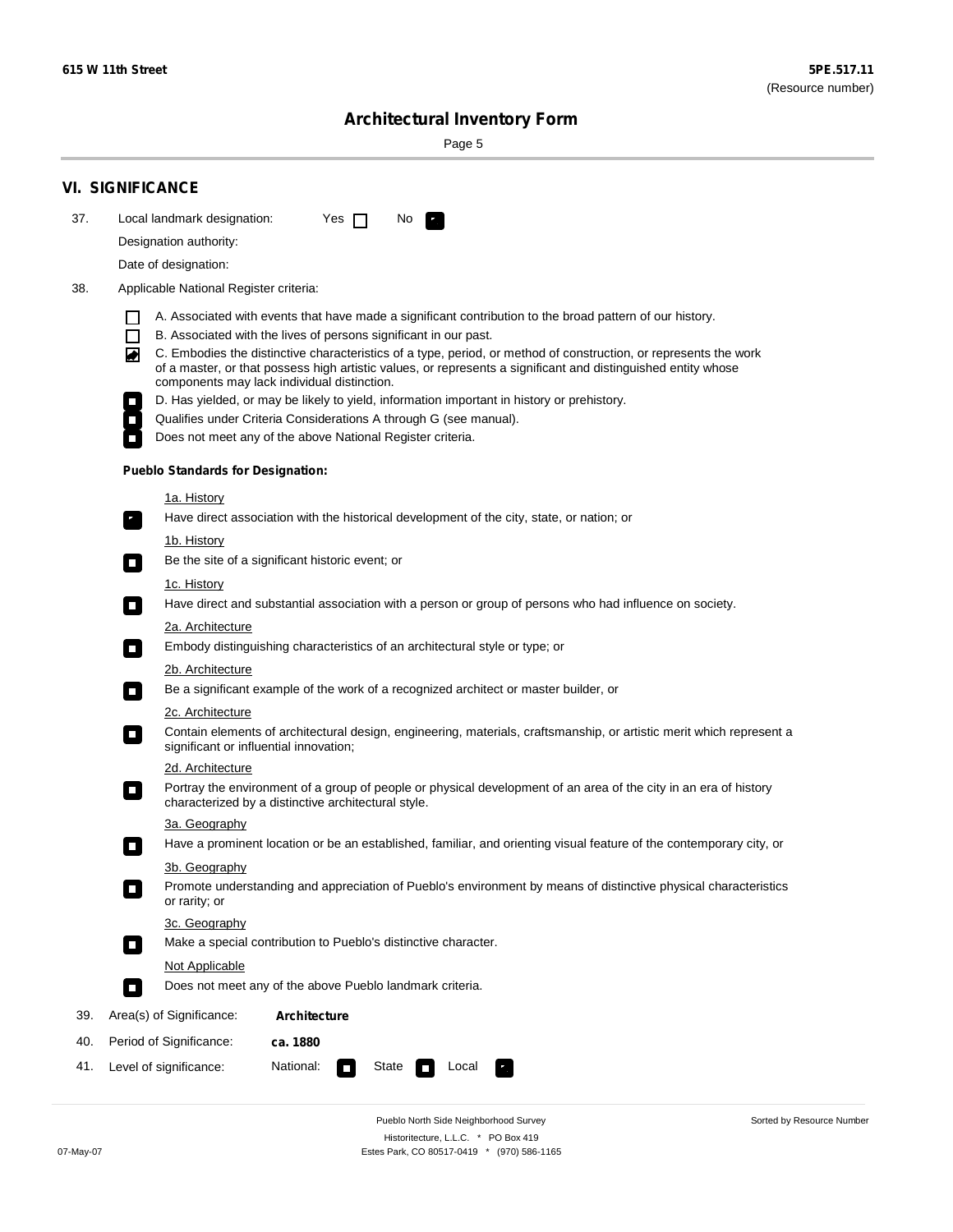Page 6

#### 42. Statement of significance:

This property is historically significant under Pueblo Local Landmark criterion 1A for its association with the early development of Pueblo's North Side Neighborhood, when more architecturally sophisticated buildings like this one replaced the smaller, plainer dwellings originally constructed here. As well, the house is architecturally significant under National Register criterion C (Pueblo Local Landmark criterion 2A) as an intact example of a Late Victorian-era style. However, the levels of architectural and historical significance, combined with physical integrity, are not to the extent that this property would qualify for individual listing in the National Register of Historic Places, the Colorado State Register of Historic Properties, or as a City of Pueblo Landmark. It is most likely a contributing resource within any potential historic district.

43. Assessment of historic physical integrity related to significance:

Constructed around 1880, the principal building on this property exhibits a moderately high level of physical integrity relative to the seven aspects of integrity as defined by the National Park Service and the Colorado Historical Society: location, setting, design, materials, workmanship, feeling, and association. The most notable alteration has been the application of stucco over **the original bricks. Additions are small and isolated to the rear of the building.**

### **VII. NATIONAL REGISTER ELIGIBILITY ASSESSMENT**



**classes. Its diversity of architectural styles and forms directly represents the city's changing economic and cultural climates. As well, the neighborhood is distinctive because it appears to have evolved independently of the area's dominant industry, steel manufacturing.**

> Yes Yes

**The Second Second** 

Non<sub>d</sub> N/A No  $\blacksquare$  N/A  $\blacksquare$ 

If there is National Register district potential, is this building contributing:

If the building is in existing National Register district, is it contributing: 46.

#### **VIII. RECORDING INFORMATION**

| 47. | Photograph numbers): | <b>CD-ROM Photo Disc: North Side Photos</b><br>File Name(s): 11thstw615                                                       |
|-----|----------------------|-------------------------------------------------------------------------------------------------------------------------------|
|     | Negatives filed at:  | <b>Special Collections</b><br><b>Robert Hoag Rawlings Public Library</b><br>100 East Abriendo Avenue<br>Pueblo, CO 81004-4290 |
| 48. | Report title:        | <b>Pueblo North Side Neighborhood Survey</b>                                                                                  |
| 49. | $Date(s)$ :          | 04/28/05                                                                                                                      |
| 50. | Recorder(s):         | <b>Adam Thomas</b>                                                                                                            |
| 51. | Organization:        | Historitecture, L.L.C.                                                                                                        |
| 52. | Address:             | <b>PO Box 419</b>                                                                                                             |
|     |                      | Estes Park, CO 80517-0419                                                                                                     |
| 53. | Phone number(s):     | (970) 586-1165                                                                                                                |
|     |                      |                                                                                                                               |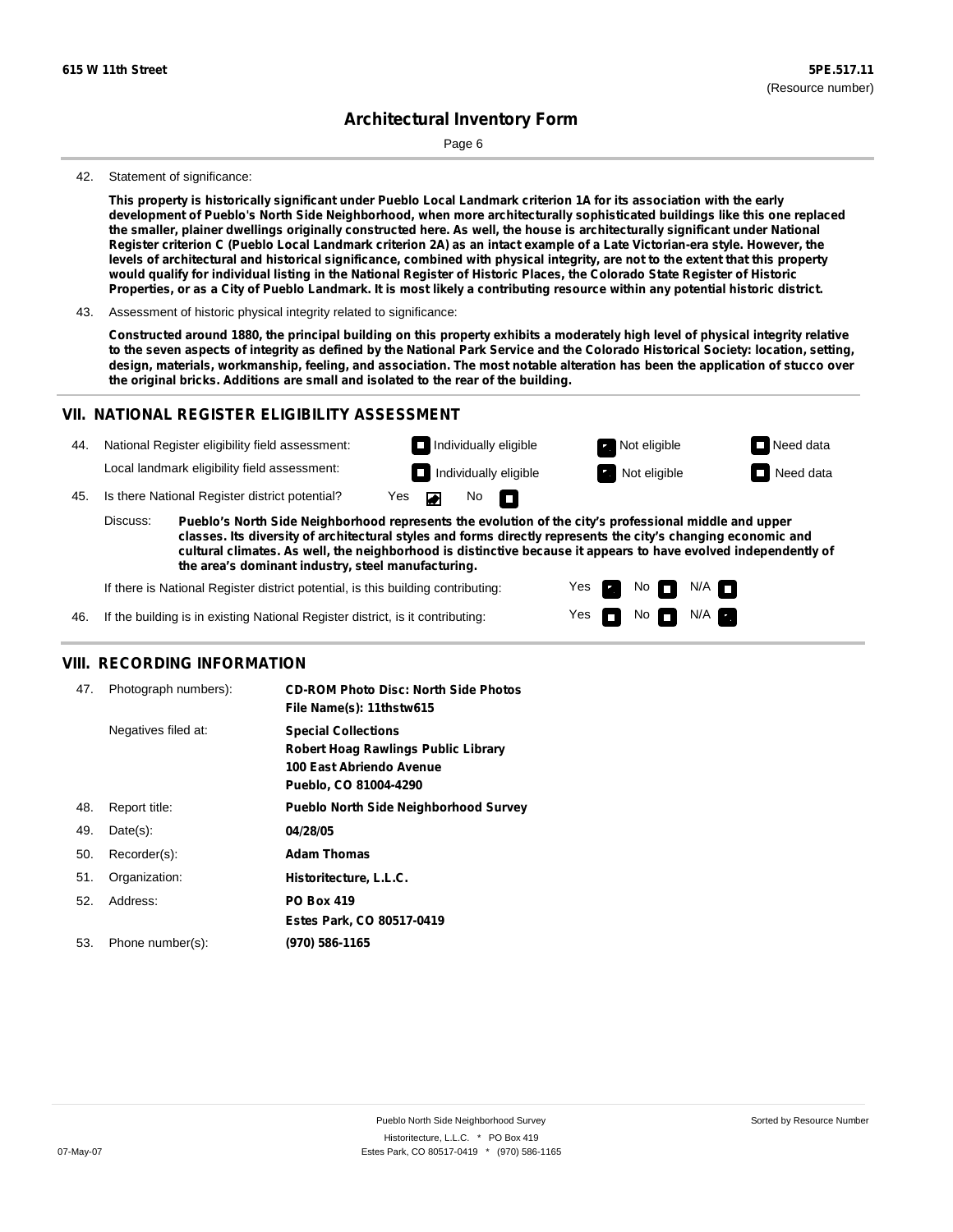Page 7